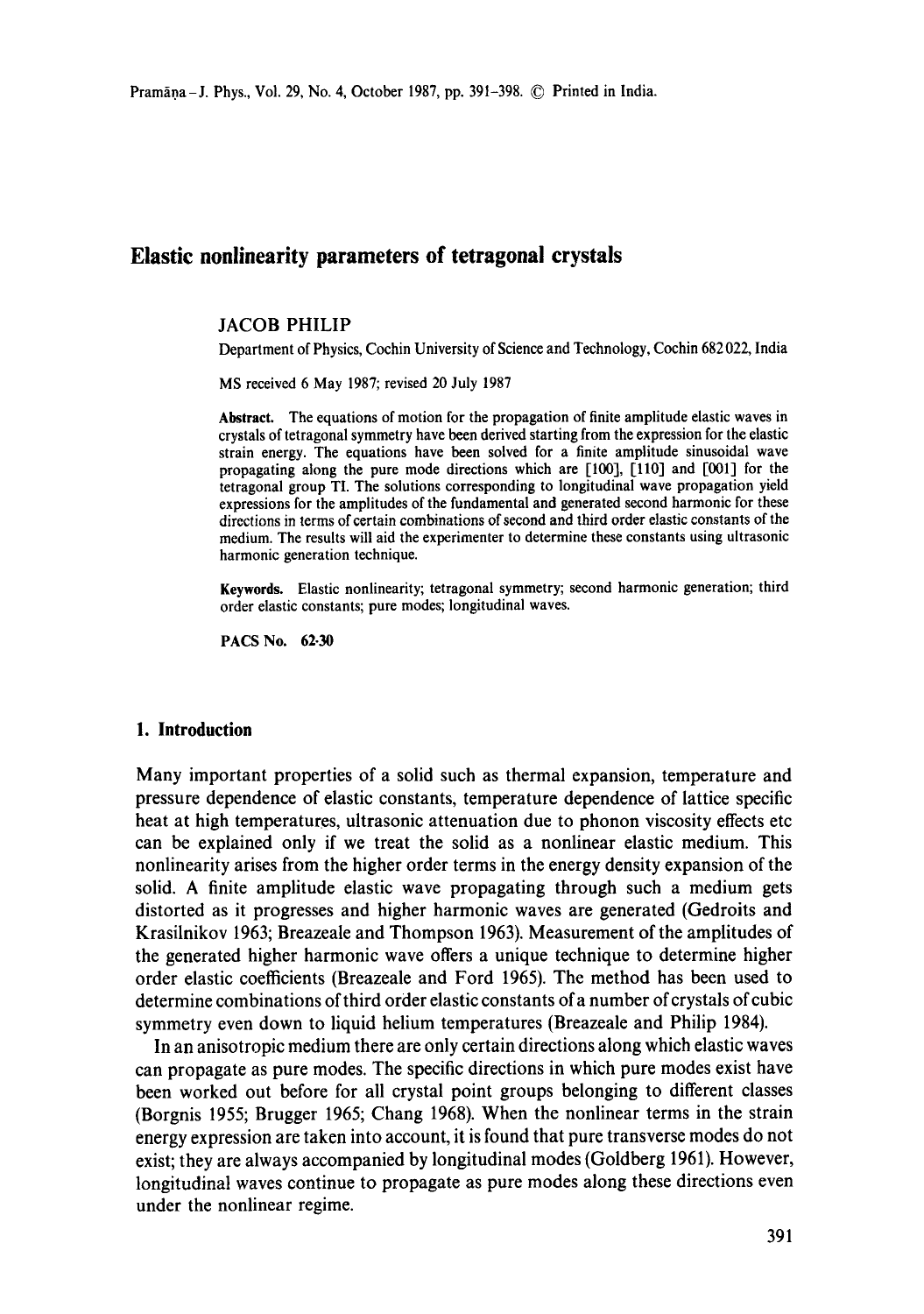In this paper we have derived the equations of motion for longitudinal waves propagating along the pure mode directions in crystals of tetragonal symmetry starting from the strain energy expression including the third order terms in strain. Solution of these equations leads to second harmonic terms whose coefficients give amplitudes of the second harmonic of a finite amplitude elastic wave propagating along these directions. Only third order terms in strain have been retained because they do account for most of the nonlinear properties. Moreover, inclusion of fourth and higher order terms make the algebra unwieldy.

Tetragonal crystals have the point group symmetries  $4$ ,  $\overline{4}$ ,  $4/m$  and  $422$ ,  $4mm$ ,  $\overline{4}2m$ , *4/mmm* belonging to TII and TI Laue groups respectively. It is known that the pure mode directions for this symmetry are  $[100]$ ,  $[010]$ ,  $[110]$ ,  $[1\overline{10}]$  and  $[001]$  (Brugger 1965). The equations of motion for wave propagation along all these directions have been derived and solved for longitudinal case to determine the second harmonic amplitudes in terms of appropriate third order elastic constants. Since most of the experimentally interesting tetragonal crystals belong to the Laue group TI, we have considered only this group in this work. For this group the  $[100]$  and  $[010]$  directions and the [110] and [170] directions are degenerate so that the only directions we need consider are [100], [001] and [110].

### **2. Equations of motion along the pure mode directions**

In the Lagrangian formulation, elastic strain is described in the undeformed state and the initial co-ordinates of the material particle are taken as independent variables. The Lagrangian strain parameters which are components of the finite strain tensor are given by (Murnaghan 1951)

$$
\eta = \frac{1}{2}(J^*J - \delta) \tag{1}
$$

where *J* is the Jacobian with matrix elements

$$
J_{kl} = \delta x_k / \partial a_l \tag{2}
$$

and  $\delta$  is the unit matrix. If  $a_i(a, b, c)$  are the co-ordinates of a point in the unstrained state and  $x_i$  (x, y, z) are the corresponding co-ordinates in the strained state, the components of particle displacement are

$$
U_i = x_i - a_i \tag{3}
$$

where  $U_i = U$ , V, W. In terms of the displacement derivatives J is given by

$$
J = \begin{bmatrix} 1 + U_a & U_b & U_c \\ V_a & 1 + V_b & V_c \\ W_a & W_b & 1 + W_c \end{bmatrix}
$$
 (4)

where  $U_a = \partial U / \partial a$ ,  $V_b = \partial V / \partial b$  etc.

If  $\sigma$  is the Cauchy stress tensor, the stress-strain relation can be written as (Murnaghan 1951)

$$
\sigma = (\rho/\rho_0)J(\partial \phi/\partial \eta)J^* \tag{5}
$$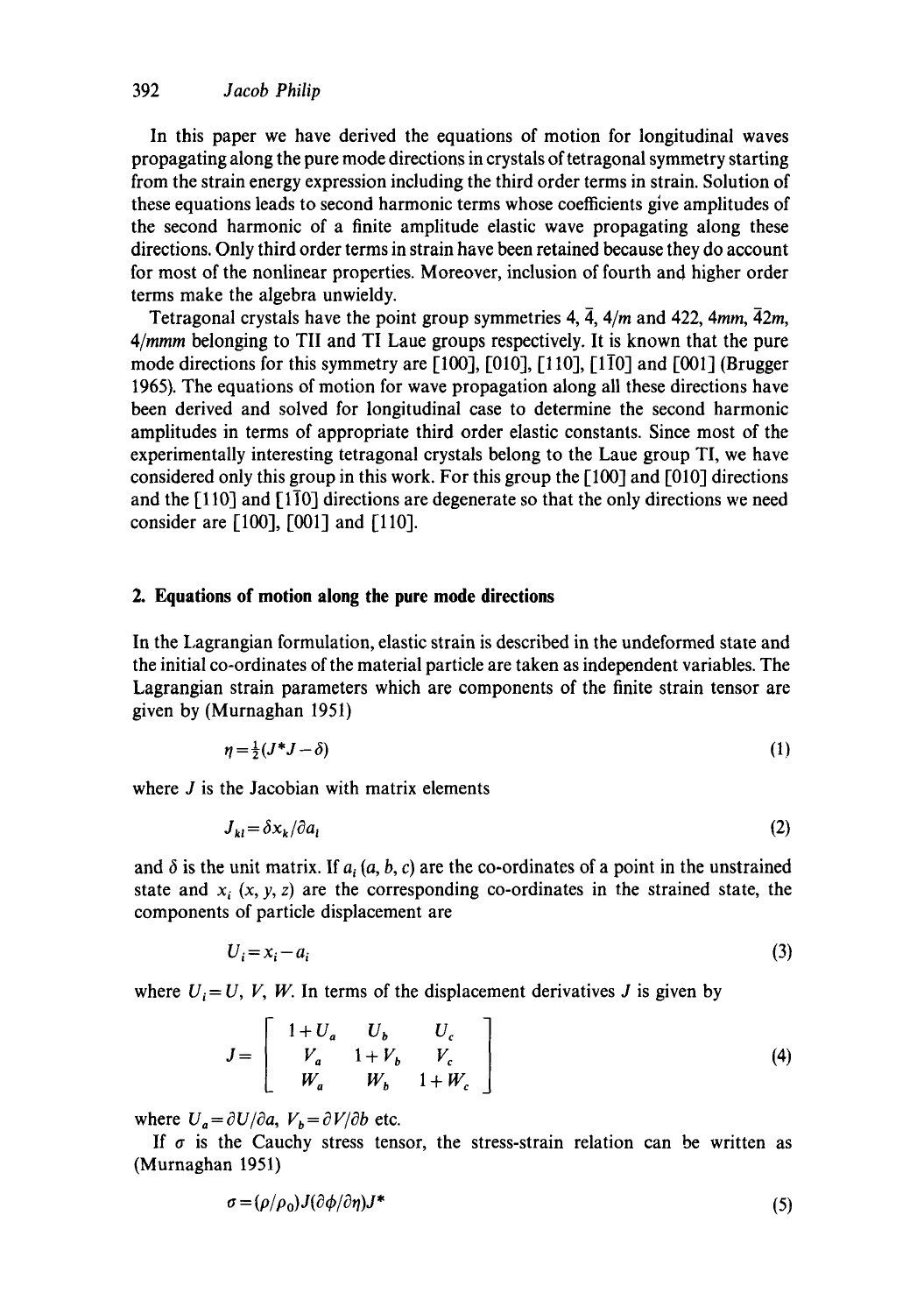where  $\rho_0$  and  $\rho$  are the undeformed and deformed mass densities respectively and  $\phi$  is the strain energy per unit undeformed volume. Symmetry of the strain components ensures that

$$
\partial \phi / \partial \eta_{kl} = \partial \phi / \partial \eta_{lk}. \tag{6}
$$

The properties of the crystalline medium enter the theory through the strain energy term  $\phi$ . Deformable media with crystalline structure are, in general, elastically insensitive to rotations and elastic potential energy is a scalar under rotation so that

$$
\phi(R^*\eta R) = \phi(\eta),\tag{7}
$$

where R is the rotation matrix. In general,  $\phi$  can be written as a sum of terms of different degrees in the elements of  $n$  as

$$
\phi = \phi_0 + \phi_1 + \phi_2 + \phi_3 + \dots \tag{8}
$$

in which case the relation

$$
\phi_i(R^* \eta R) = \phi_i(\eta) \tag{9}
$$

holds good with  $j = 0, 1, 2, 3, \ldots$ . In terms of the elastic moduli, equation (8) can be written for a general crystal as (Green 1973)

$$
\phi = \phi_0 + K_1 C_{ij} \eta_{ij} + K_2 C_{ijkl} \eta_{ij} \eta_{kl} + K_3 C_{ijklmn} \eta_{ij} \eta_{kl} \eta_{mn} + \dots \qquad (10)
$$

where  $K_n$  is a factor depending on the definition of elastic constants and  $C_{ijkl}$  are the elastic constants of proper order. In Voigt notation they take simpler forms. If the initial energy and deformation of the body are neglected, the first two terms in equation (10) vanish. This expression takes appropriate form for crystals of different symmetry.

In the case oftetragonal crystals belonging to Laue group TI there are 6 second order and 12 third order elastic constants (for group TII there are 7 second order and 16 third order constants). Using Brugger's thermodynamic definition of higher order elastic constants (Brugger 1964), the strain energy expression for tetragonal crystals with Laue group TI becomes (Einspruch and Manning 1964)

$$
\phi = \frac{1}{2}C_{11}(\eta_{11}^2 + \eta_{22}^2) + C_{12}\eta_{12}\eta_{22} + \frac{1}{2}C_{33}\eta_{33}^2
$$
  
+ C\_{13}\eta\_{33}(\eta\_{11} + \eta\_{22}) + 2C\_{44}(\eta\_{13}^2 + \eta\_{23}^2)  
+ 2C\_{66}\eta\_{12}^2 + \frac{1}{6}C\_{111}(\eta\_{11}^3 + \eta\_{22}^3) + \frac{1}{6}C\_{333}\eta\_{33}^3  
+ \frac{1}{2}C\_{112}\eta\_{11}\eta\_{22}(\eta\_{11} + \eta\_{22}) + \frac{1}{2}C\_{113}\eta\_{33}(\eta\_{11}^2 + \eta\_{22}^2)  
+ \frac{1}{2}C\_{113}\eta\_{33}^2(\eta\_{11} + \eta\_{22}) + 2C\_{166}\eta\_{12}^2(\eta\_{11} + \eta\_{22})  
+ 2C\_{366}\eta\_{33}\eta\_{12}^2 + C\_{123}\eta\_{11}\eta\_{22}\eta\_{33}  
+ 16C\_{456}\eta\_{12}\eta\_{13}\eta\_{23} + 2C\_{144}(\eta\_{11}\eta\_{23}^2 + \eta\_{22}\eta\_{13}^2)  
+ 2C\_{344}\eta\_{33}(\eta\_{13}^2 + \eta\_{23}^2) + 2C\_{155}(\eta\_{11}\eta\_{13}^2 + \eta\_{22}\eta\_{23}^2). (11)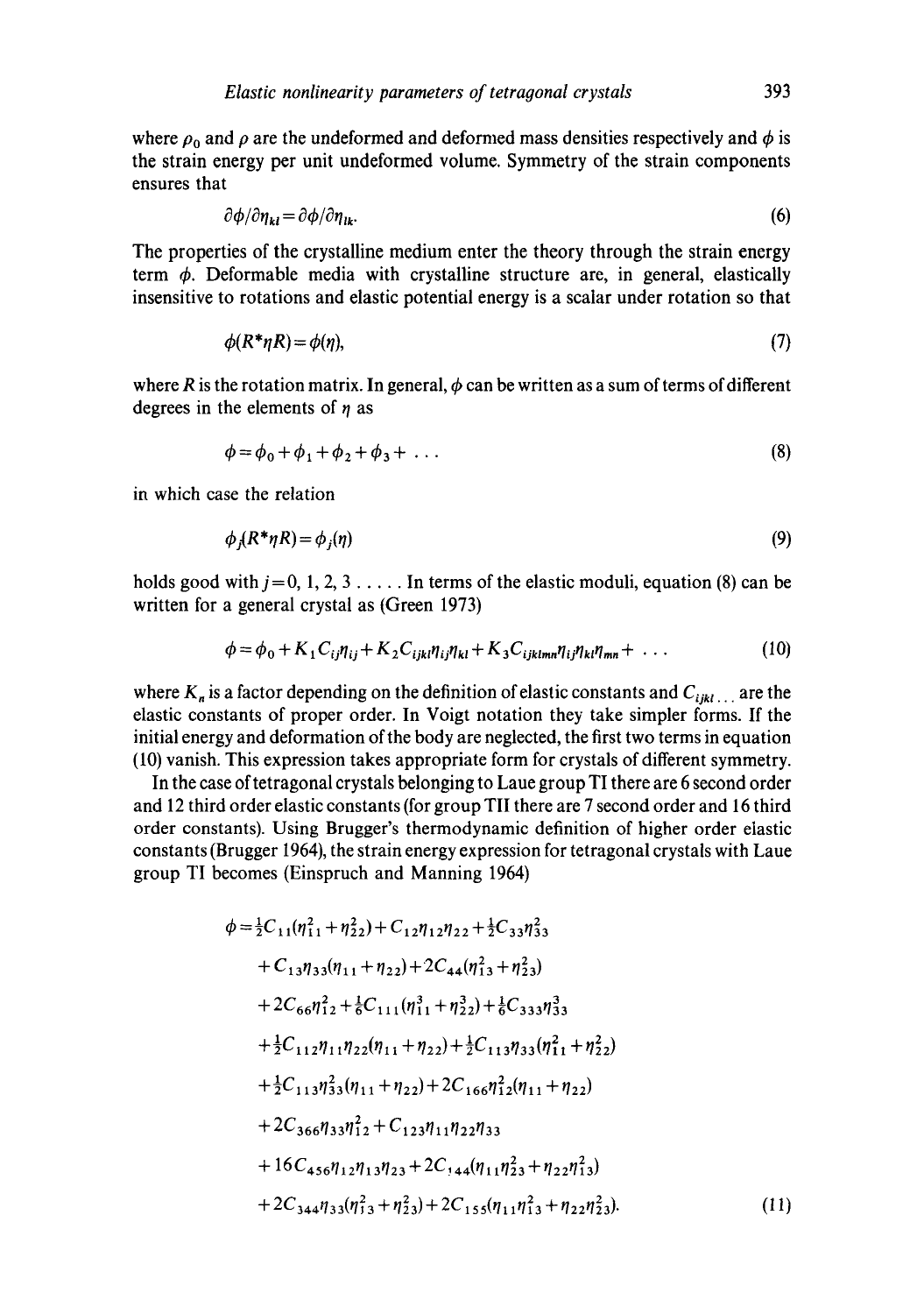The principle of conservation of energy along with the definition of J leads to the relation

$$
|J| = \rho_0 / \rho = (1 + U_a + V_b + W_c). \tag{12}
$$

The equations of motion for an elastic medium are restatements of Newton's second **law. If we** introduce the stress tensor T, which is not symmetric, as

$$
T = J\partial\phi/\partial\eta,\tag{13}
$$

with nine components, we can write the equations of motion as

$$
\partial T_{ij}/\partial a_j = \rho_0 \tilde{U}_i \tag{14}
$$

in the Lagrangian frame. So we obtain the equations of motion along the  $a, b, c$  axes as

$$
\rho \ddot{U} = \partial T_{11} / \partial a + \partial T_{12} / \partial b + \partial T_{13} / \partial c, \qquad (15a)
$$

$$
\rho \ddot{V} = \partial T_{21} / \partial a + \partial T_{22} / \partial b + \partial T_{23} / \partial c, \qquad (15b)
$$

$$
\rho \ddot{W} = \partial T_{31} / \partial a + \partial T_{32} / \partial b + \partial T_{33} / \partial c. \tag{15c}
$$

The components of  $T$  can be evaluated from (13).

For plane waves propagating along the a-axis, the displacement components are

$$
U = U(a, t)
$$
  
\n
$$
V = V(a, t)
$$
  
\n
$$
W = W(a, t)
$$
\n(16)

so that the equations of motion (15) for this special case become

$$
\rho_0 \vec{U} = \partial T_{11} / \partial a
$$
  
\n
$$
\rho_0 \vec{V} = \partial T_{21} / \partial a
$$
  
\n
$$
\rho_0 \vec{W} = \partial T_{31} / \partial a.
$$
\n(17)

Similar expressions hold good for wave propagation along b and c axes.

## 3. Longitudinal wave propagation along [100] and [001] directions

The equations of motion for plane longitudinal waves propagating along [100], [010] and [001] directions of tetragonal crystals TI have been derived as outlined before. For longitudinal wave along [100] direction, the only nonvanishing displacement component is U. Similarly for [010] and [001] directions, the nonvanishing displacement components are  $V$  and  $W$  respectively. The lengthy algebra is avoided to save space. The equations of motion for all directions are found to be of the form

$$
\rho_0 \partial^2 U_i / \partial t^2 - \alpha \partial^2 U_i / \partial a_i^2 = \delta \partial U_i / \partial a_i \partial^2 U_i / \partial a_i^2 \tag{18}
$$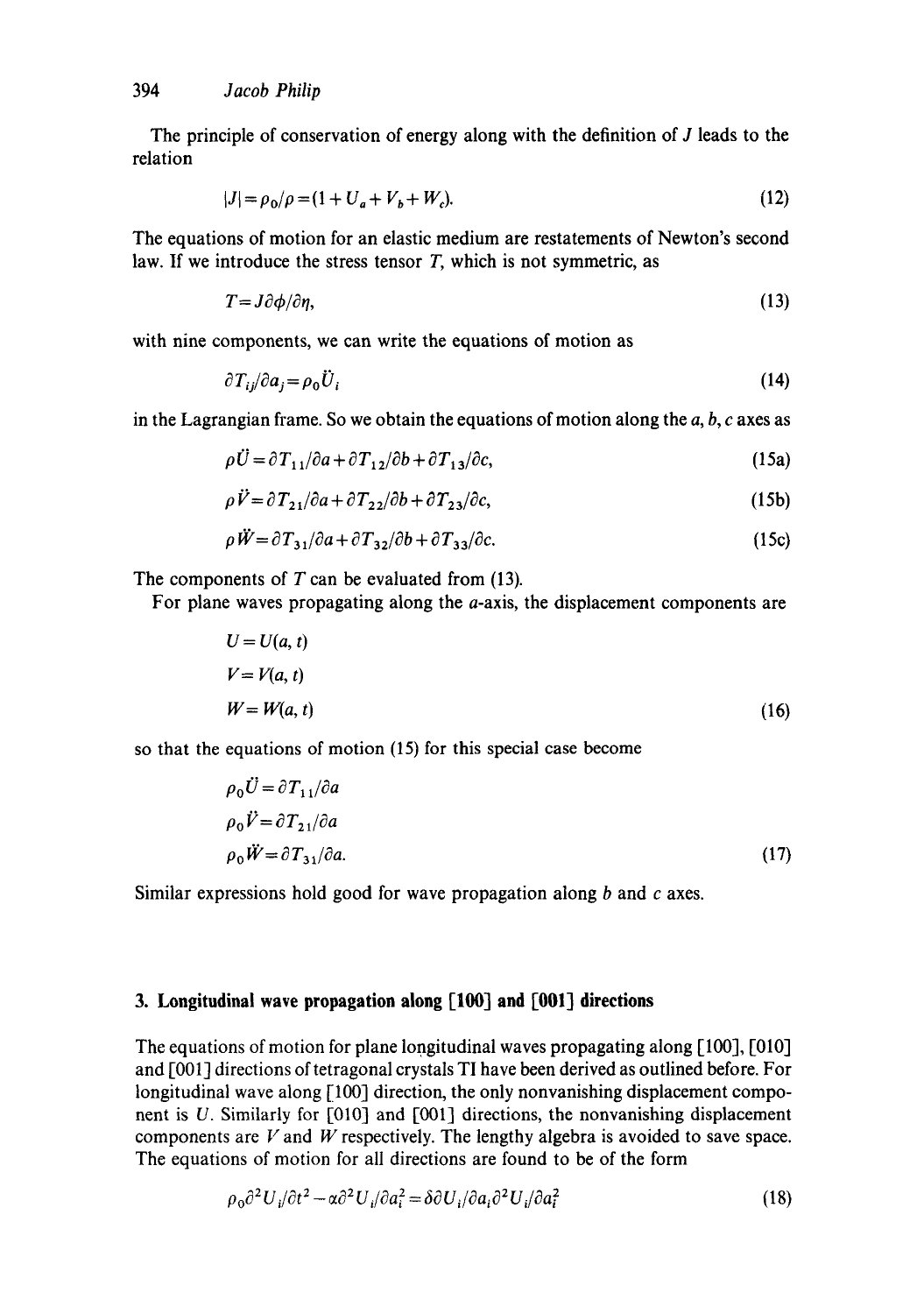**where** 

$$
\alpha = C_{11} \n\delta = 3C_{11} + C_{111}
$$
\n(19)

for [100] direction with  $U_i = U$  and  $a_i = a$ . Both  $\alpha$  and  $\delta$  have the same values given by equation (19) for [010] direction with  $U_i = V$  and  $a_i = b$ . For the [001] direction,

$$
\alpha = C_{33} \n\delta = 3C_{33} + C_{333}
$$
\n(20)

with  $U_i = W$  and  $a_i = c$ .

# 4. Longitudinal wave propagation along [110] direction

**In order to derive the equations of motion for the propagation of plane longitudinal waves along the [110] pure mode direction, the strain energy expression given by**  equation (11) is to be derived with the frame of reference rotated about the [001] direction by  $\pi/4$ . This can be accomplished with the help of equation (7) with

$$
R = \begin{bmatrix} 1/\sqrt{2} & 1/\sqrt{2} & 0 \\ -1/\sqrt{2} & 1/\sqrt{2} & 0 \\ 0 & 0 & 0 \end{bmatrix}
$$
 (21)

**for the directions of interest. If primed quantities represent the rotated frame, the modified expression for the strain energy becomes** 

$$
\phi' = \frac{1}{4}C_{11}[(\eta'_{11} + \eta'_{22})^2 + 4\eta'_{12}^2] \n+ \frac{1}{2}C_{33}\eta'_{33}^2 + \frac{1}{4}C_{12}[\eta'_{11} + \eta'_{22})^2 - (\eta'_{22} + \eta'_{12})^2] \n+ C_{13}\eta'_{33}(\eta'_{11} + \eta'_{22}) + 2C_{44}(\eta'_{13}^2 + \eta'_{23}^2) \n+ \frac{1}{2}C_{66}[(\eta'_{11} - \eta'_{22})^2 + 2\eta'_{12}\eta'_{22}] \n+ \frac{1}{4}C_{111}[(\eta'_{11} + \eta'_{22})^3 + 3\eta'_{12}^2(4\eta'_{11} + 3\eta'_{22})] \n+ C_{333}\eta'_{33}^3 + \frac{1}{4}C_{112}(\eta'_{11} + \eta'_{22})[(\eta'_{11} + \eta'_{22})^2 - 4\eta'_{12}^2] \n+ \frac{1}{2}C_{113}\eta'_{33}[(\eta'_{11} + \eta'_{22})^2 + 4\eta'_{12}^2] \n+ C_{133}\eta'_{33}^2(\eta'_{11} + \eta'_{22}) + \frac{1}{4}C_{166}(\eta'_{11} + \eta'_{22})(\eta'_{11} - \eta'_{22})^2 \n+ \frac{1}{4}C_{366}\eta'_{33}(\eta'_{11} - \eta'_{22})^2 + \frac{1}{4}C_{123}\eta_{33}[(\eta'_{11} + \eta'_{22})^2 - 4\eta'_{12}^2] \n+ \frac{1}{2}C_{456}(\eta'_{11} - \eta'_{22})(\eta'_{13}^2 - \eta'_{23}^2) + C_{344}\eta'_{33}(\eta'_{13}^2 + \eta'_{23}^2) \n+ \frac{1}{2}C_{144}[(\eta'_{11} + \eta'_{22})(\eta'_{13}^2 + \eta'_{23}^2) - 4\eta'_{12}\eta'_{13}\
$$

**The corresponding equations of motion have been derived as before. It is found that**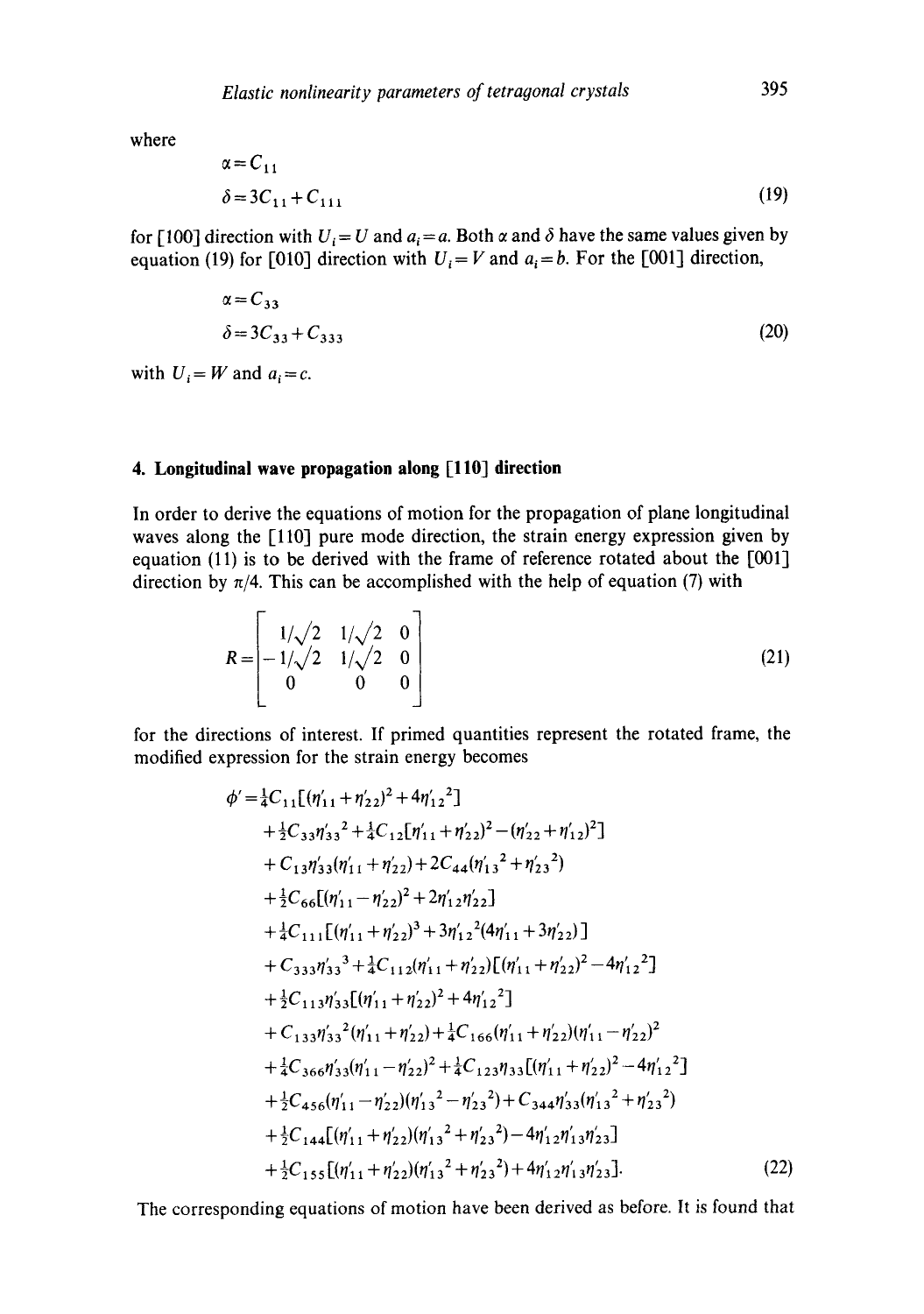they have the same form as given by equation (18). For the [110] direction with  $U_i=U$ and  $a_i = a$ ,

$$
\alpha = \frac{1}{2} (C_{11} + C_{12} + 2C_{66})
$$
  
\n
$$
\delta = \frac{3}{2} (C_{11} + C_{12} + 2C_{66} + \frac{1}{6}C_{111} + \frac{1}{2}C_{112} + 2C_{166}).
$$
\n(23)

About the axis of rotation i.e. the [001] direction in the original frame, the equation and coefficients remain unaltered, given by (20), as expected.

#### **5. Solution of the equations of motion**

It is found that for all the directions of interest, the equations of motion for longitudinal wave propagation have the form given by equation (18) which can be rewritten as

$$
\rho_0 \ddot{U} - \alpha U_{aa} = \delta U_a U_{aa}.
$$
\n(24)

In order to solve this equation, a perturbation approach is usually adopted. The standard trial solution is

$$
U = U_1 + U_2 \tag{25}
$$

where  $U_1$  and  $U_2$  are approximate solutions of first and second order. Substituting this in (24) and assuming that  $U_2 \ll U_1$ , one arrives at the solutions after applying proper boundary conditions. The solution is found to be of the form

$$
U(a, t) = A_1 \sin(ka - \omega t) - \left[\delta (k A_1)^2 / 8 \rho_0 C_0^2\right] a \cos 2(ka - \omega t). \tag{26}
$$

In this equation  $C_0$  is the phase velocity of the wave given by  $C_0 = (\alpha/\rho)^{1/2}$  and k is the propagation constant given by  $k = \omega / C_0$ .

In equation (26) we find that the first term on the right hand side is the solution to the linear wave equation so that it represents the fundamental wave with amplitude  $A_1$ . The second term contains the  $2\omega$  factor and represents the second harmonic component that is generated due to the nonlinearity that has been built into the formulation. It follows that the amplitude of the generated second harmonic is given by

$$
A_2 = A_1^2 k^2 a \delta / 8 \rho_0 C_0^2. \tag{27}
$$

It is customary to write

$$
\alpha = K_2
$$
  
and 
$$
\delta = 3K_2 + K_3,
$$
 (28)

where  $K_2$  and  $K_3$  are combinations of second and third order elastic constants tabulated in table 1 for different directions. One can define the nonlinearity parameter as

$$
\beta = -\delta/\alpha = -(3K_2 + K_3)/K_2. \tag{29}
$$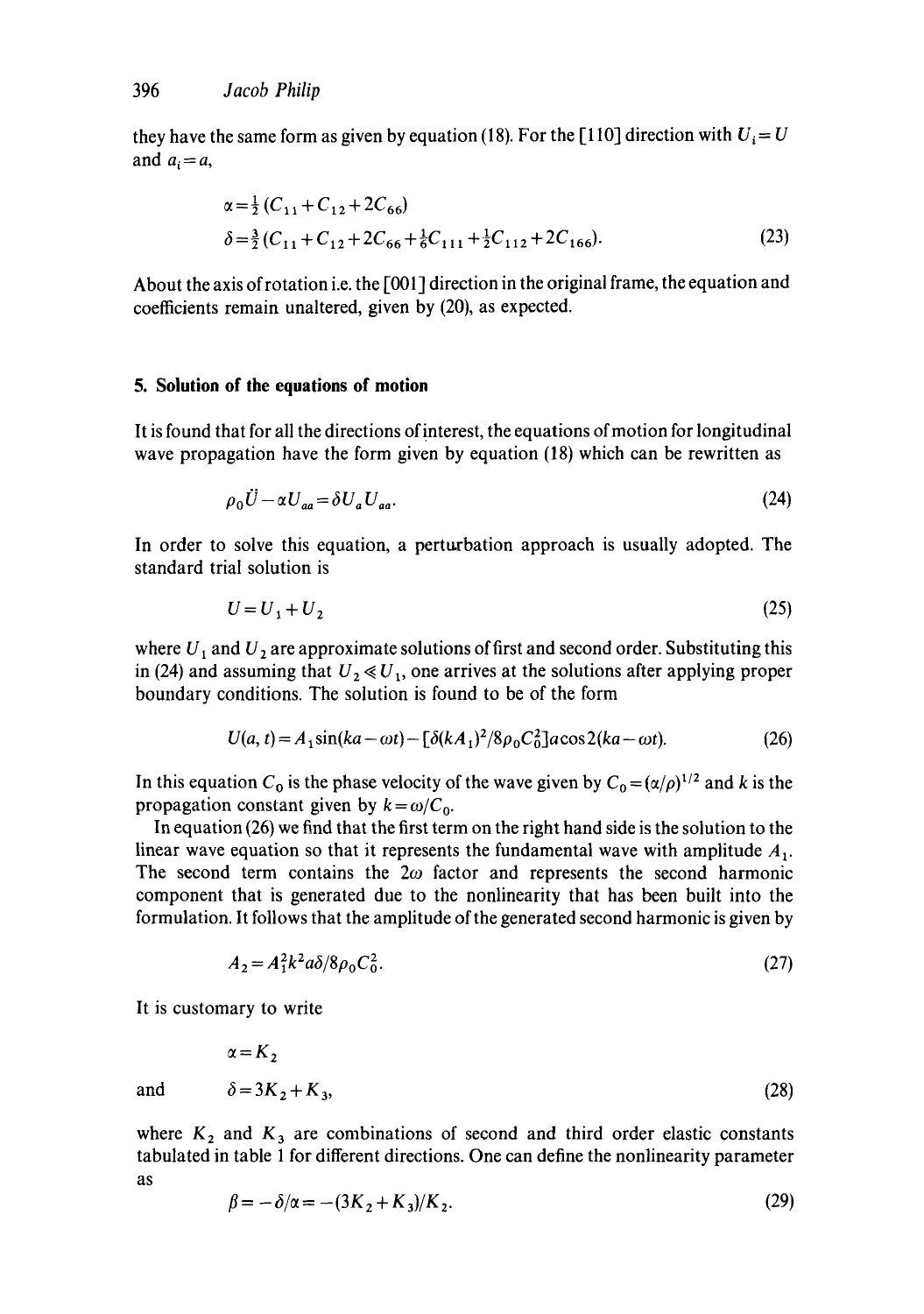| Direction of<br>wave<br>propagation | $\alpha = K_2$                       | $\delta = 3K_2 + K_3$                                                                     |
|-------------------------------------|--------------------------------------|-------------------------------------------------------------------------------------------|
| [100]                               | $C_{11}$                             | $3C_{11} + C_{111}$                                                                       |
| [001]                               | $C_{33}$                             | $3C_{33} + C_{333}$                                                                       |
| [110]                               | $\frac{1}{2}(C_{11}+C_{12}+2C_{66})$ | $\frac{3}{2}(C_{11}+C_{12}+2C_{66})$<br>$+\frac{1}{6}C_{111}+\frac{1}{2}C_{112}+2C_{166}$ |

**Table 1.** Parameters  $\alpha$  and  $\delta$  for longitudinal wave propagation along pure mode directions in tetragonal crystals.

In terms of the amplitudes of the fundamental and second harmonic, the nonlinearity parameter is given by

$$
\beta = 8(A_2/A_1^2)(1/k^2a). \tag{30}
$$

# **6. Conclusion**

Table I predicts the relative magnitudes of the amplitudes of the second harmonic wave generated when longitudinal waves propagate along the pure mode directions in tetragonal crystals. As expected, the  $K_2$  and  $K_3$  parameters for [100] and [010] directions are the same for the group we have considered. So is the case with [110] and  $[1\overline{1}0]$  directions. The derived expressions are the ones necessary for an experimenter who intends to determine the combinations of third order elastic constants listed as  $K_3$ parameters in table 1 by ultrasonic harmonic generation technique. What one needs to do is to launch longitudinal ultrasonic waves of known frequency in. the specific direction and measure the amplitudes of the fundamental and generated second harmonic after they have travelled through a known distance in the sample and use equation (30) and table 1.

### **Acknowledgements**

The author thanks Dr R Pratap for many fruitful discussions. This work has been supported by the Department of Science and Technology in the form of a Young Scientists research project to the author.

#### **References**

Borgnis F E 1955 *Phys. Rev.* 98 1000 Breazeale M A and Ford 1965 *J. Appt. Phys. 36* 3486 Breazeale M A and Philip J 1984 in Physical acoustics (eds) W P Mason and R N Thurston (New York: Academic Press) 17 1